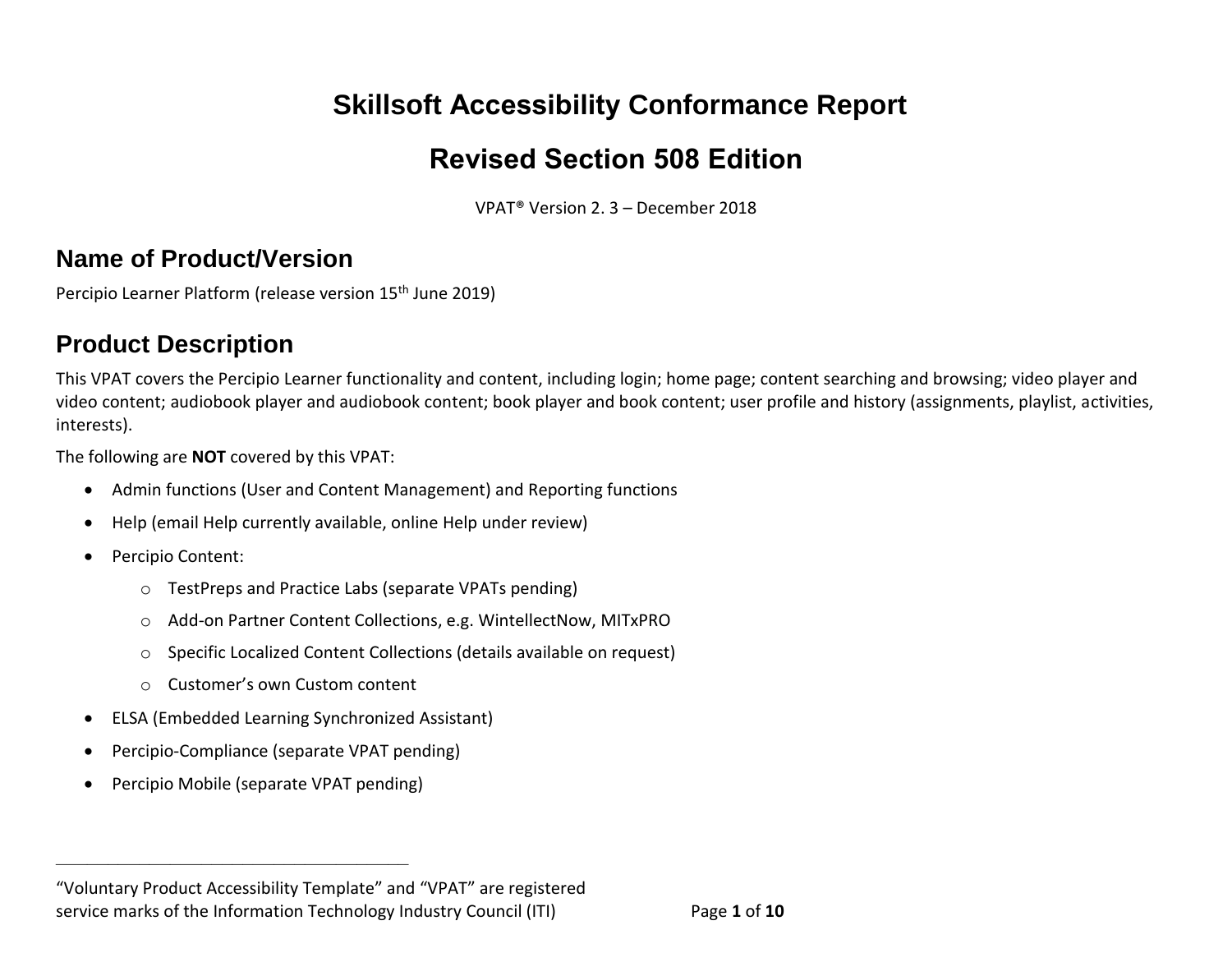### **Date**

20th June 2019

### **Contact information**

Website:<https://support.skillsoft.com/contact.asp>

Email: support@skillsoft.com

Phone: Toll Free - 1-866-SKIL-HELP (1-866-754-5435) US/Canada (Other options available on website.)

# **Notes**

This report covers the degree of conformance for **Section 508 and WCAG 2.0 (A and AA)** accessibility standards. Many non-conformances are scheduled for imminent remediation.

For Skillsoft web-based eLearning products on Percipio, the following sections of the VPAT 2.0 template are applicable (as specified in https://section508.gov/applicable-508-standards-and-exceptions-chart):

- Chapter 3: Functional Performance Criteria
- WCAG 2.0 Level A and AA Guidelines
- Support Services and Documentation Requirements

# **Evaluation Methods Used**

Full manual audit of all functionality in the following environment:

- Desktop browsers: Internet Explorer 11, Firefox 58 on Window 10, Safari 12.1 on MacOS 10.14
- Assistive technologies: JAWS 2019, NVDA 2019, Voiceover, Dragon Naturally Speaking, Windows High Contrast Mode
- Accessibility testing tools: aXe, Color Contrast Analyzer, Web Developer Toolbar, browser developer tools

# **Applicable Standards/Guidelines**

This report covers the degree of conformance for the following accessibility standard/guidelines: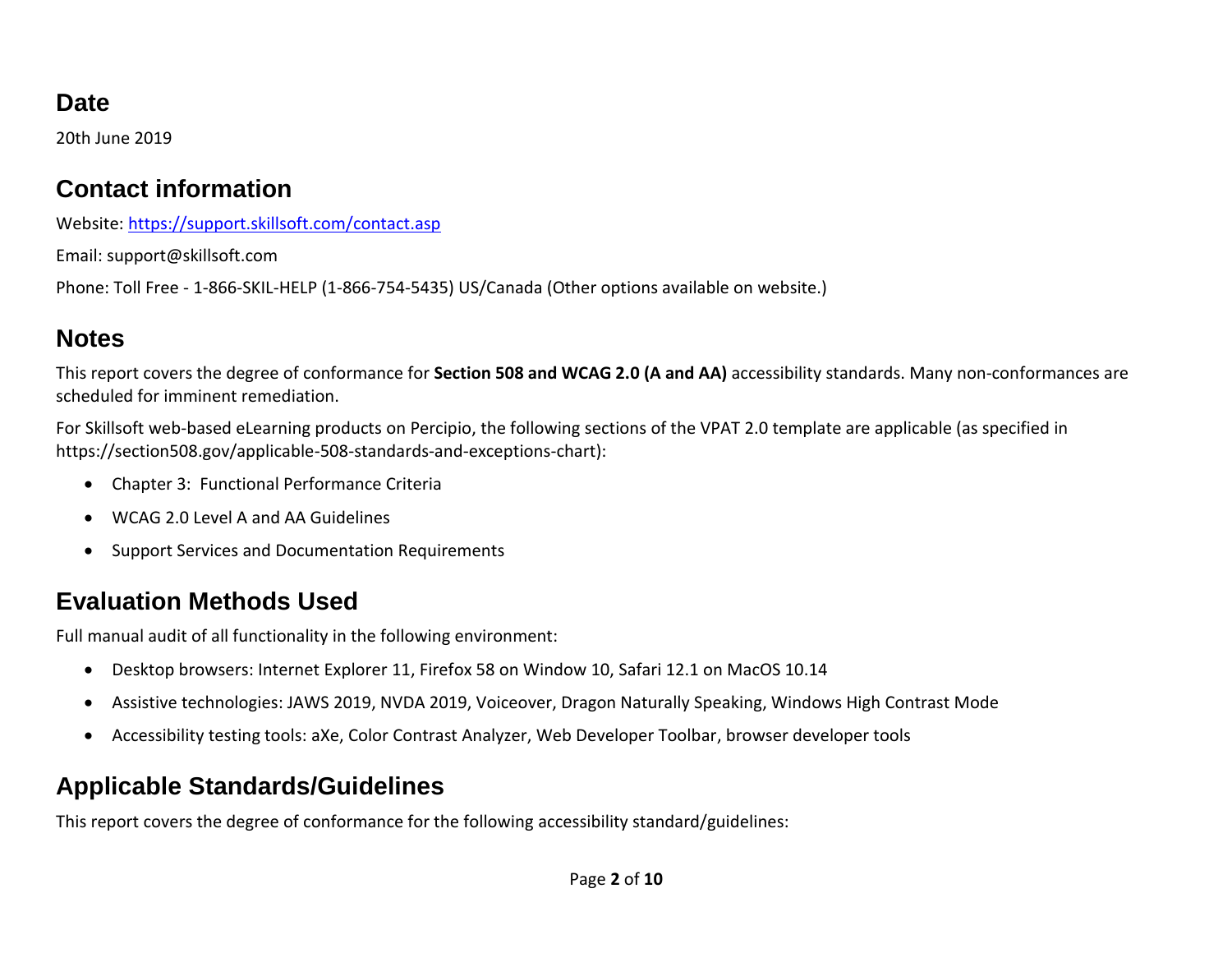| <b>Standard/Guideline</b>                                                                                            | <b>Included In Report</b> |
|----------------------------------------------------------------------------------------------------------------------|---------------------------|
| Web Content Accessibility Guidelines 2.0, at<br>https://www.w3.org/TR/WCAG20/                                        | Level A & AA              |
| Revised Section 508 standards as published by the U.S. Access Board in the<br>Federal Register on January 18, 2017   |                           |
| Corrections to the ICT Final Rule as published by the US Access Board in the<br>Federal Register on January 22, 2018 | Yes                       |

#### **Terms**

The terms used in the Conformance Level information are defined as follows:

- **Supports**: The functionality of the product has at least one method that meets the criterion without known defects or meets with equivalent facilitation.
- **Partially Supports**: Some functionality of the product does not meet the criterion.
- **Does Not Support**: The majority of product functionality does not meet the criterion.
- **Not Applicable**: The criterion is not relevant to the product.
- **Not Evaluated**: The product has not been evaluated against the criterion. This can be used only in WCAG 2.0 Level AAA.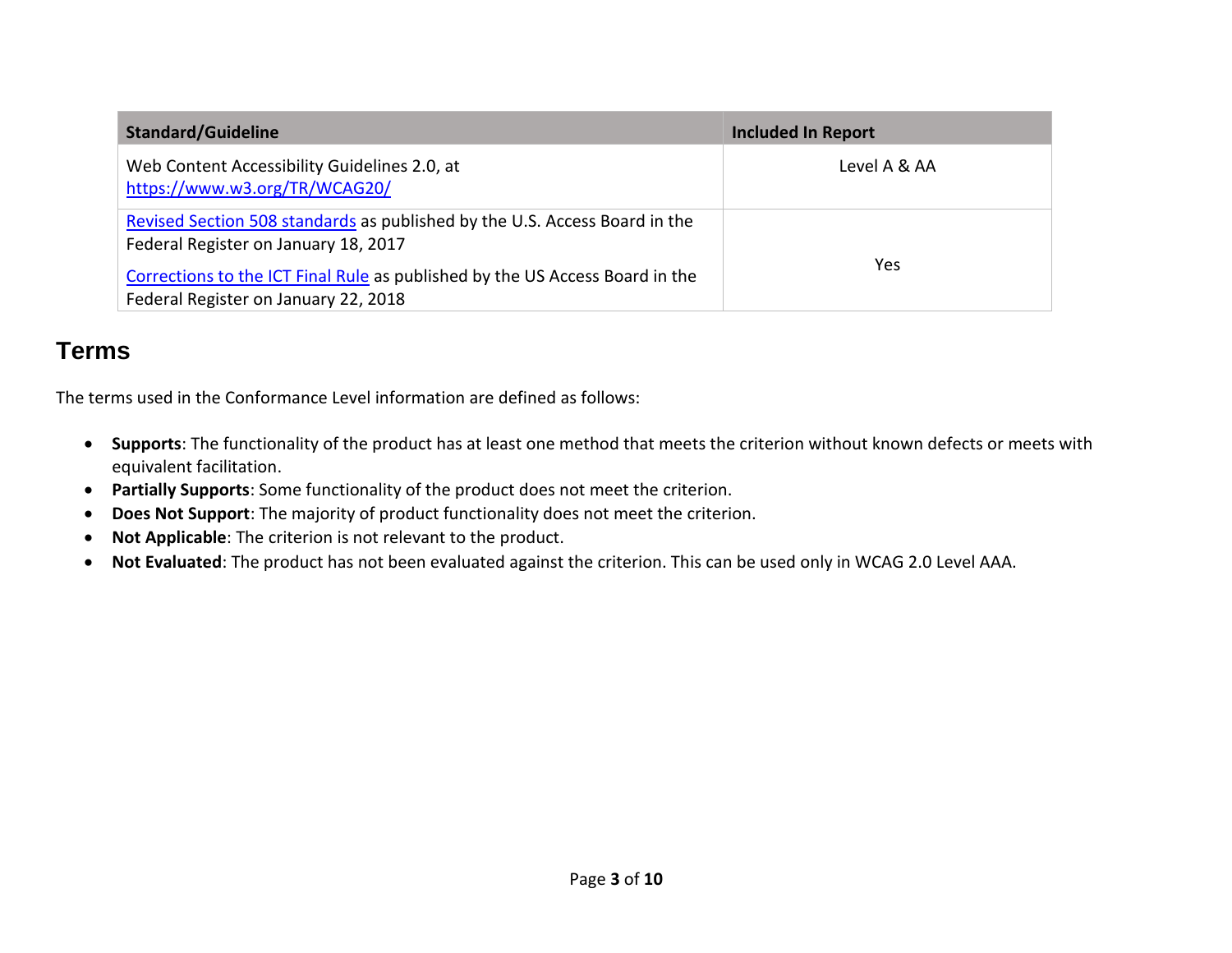### **WCAG 2.0 Report**

Tables 1 and 2 also document conformance with:

- Chapter 5 501.1 Scope, 504.2 Content Creation or Editing
- Chapter 6 602.3 Electronic Support Documentation

Note: When reporting on conformance with the WCAG 2.0 Success Criteria, they are scoped for full pages, complete processes, and accessibilitysupported ways of using technology as documented in the WCAG 2.0 [Conformance Requirements.](https://www.w3.org/TR/WCAG20/#conformance-reqs)

#### **Table 1: Success Criteria, Level A**

| <b>Criteria</b>                                               | <b>Conformance Level</b>  | <b>Remarks and Explanations</b>                                                                                                                                                                                          |
|---------------------------------------------------------------|---------------------------|--------------------------------------------------------------------------------------------------------------------------------------------------------------------------------------------------------------------------|
| 1.1.1 Non-text Content                                        | <b>Partially Supports</b> | Books images do not have alt attributes                                                                                                                                                                                  |
|                                                               |                           | In course tests, some images lack text alternatives                                                                                                                                                                      |
| 1.2.1 Audio-only and Video-only<br>(Prerecorded)              | <b>Partially Supports</b> | Audio Books are third party licensed content for which the providers do not<br>always provide text equivalents. Approximately 40% of the Audio Books in the<br>Skillsoft offering are also available as Text-Based Books |
| 1.2.2 Captions (Prerecorded)                                  | Supports                  |                                                                                                                                                                                                                          |
| 1.2.3 Audio Description or Media<br>Alternative (Prerecorded) | Supports                  |                                                                                                                                                                                                                          |
| 1.3.1 Info and Relationships                                  | <b>Partially Supports</b> | Within some book content, lists may not be presented using list markup                                                                                                                                                   |
|                                                               |                           | The "Next up" message which appears when a video is finished is not<br>correctly structured                                                                                                                              |
|                                                               |                           | Course test ranking questions use unordered, not ordered lists                                                                                                                                                           |
|                                                               |                           | In the My Profile menu, NVDA announces each item as "1 of 1"                                                                                                                                                             |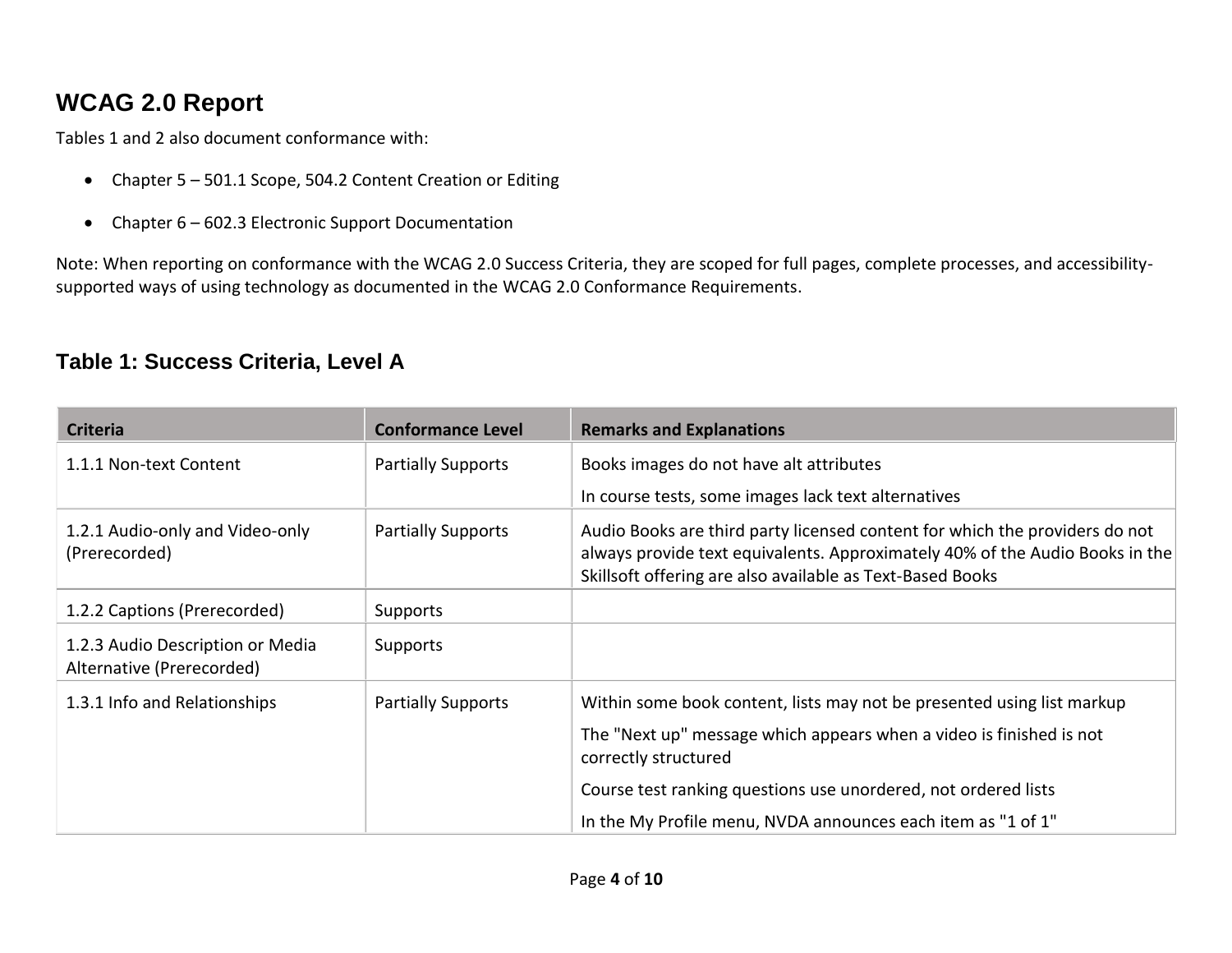| <b>Criteria</b>               | <b>Conformance Level</b>  | <b>Remarks and Explanations</b>                                                                                                                         |  |  |
|-------------------------------|---------------------------|---------------------------------------------------------------------------------------------------------------------------------------------------------|--|--|
| 1.3.2 Meaningful Sequence     | <b>Partially Supports</b> | With a screen reader it is possible to arrow out of the 'larger view' pop-up for<br>images in books and course tests onto the page behind               |  |  |
|                               |                           | On the Home page, the card titles are not read by screen readers while<br>browsing the page                                                             |  |  |
|                               |                           | In course test multiple choice questions, not all the details of the results are<br>read by screen readers                                              |  |  |
|                               |                           | In search results, some hidden content may be read                                                                                                      |  |  |
|                               |                           | In the Ask a Mentor dialog, the close button is in the wrong place in the<br>reading order                                                              |  |  |
| 1.3.3 Sensory Characteristics | Supports                  |                                                                                                                                                         |  |  |
| 1.4.1 Use of Color            | Supports                  |                                                                                                                                                         |  |  |
| 1.4.2 Audio Control           | Supports                  |                                                                                                                                                         |  |  |
| 2.1.1 Keyboard                | <b>Partially Supports</b> | With a screen reader, pressing ENTER fails to activate Action menus or<br>Like/Unlike buttons                                                           |  |  |
|                               |                           | It is not possible to arrow through the Assignments and Playlist pages in<br>NVDA/Firefox                                                               |  |  |
|                               |                           | In course test multiple choice questions, arrowing through radio buttons<br>using Safari on MacOS does not wrap from last to first                      |  |  |
|                               |                           | Book content listings scroll randomly while arrowing                                                                                                    |  |  |
|                               |                           | The video player has some keyboard issues:                                                                                                              |  |  |
|                               |                           | Pressing ENTER on the seek bar activates Play/Pause                                                                                                     |  |  |
|                               |                           | Activating Full Screen mode using the keyboard leaves the banner still<br>visible and pressing ESC to exit Full Screen leaves the Settings menu<br>open |  |  |
|                               |                           | Pressing SPACE does not select the Autoplay menu option in Firefox                                                                                      |  |  |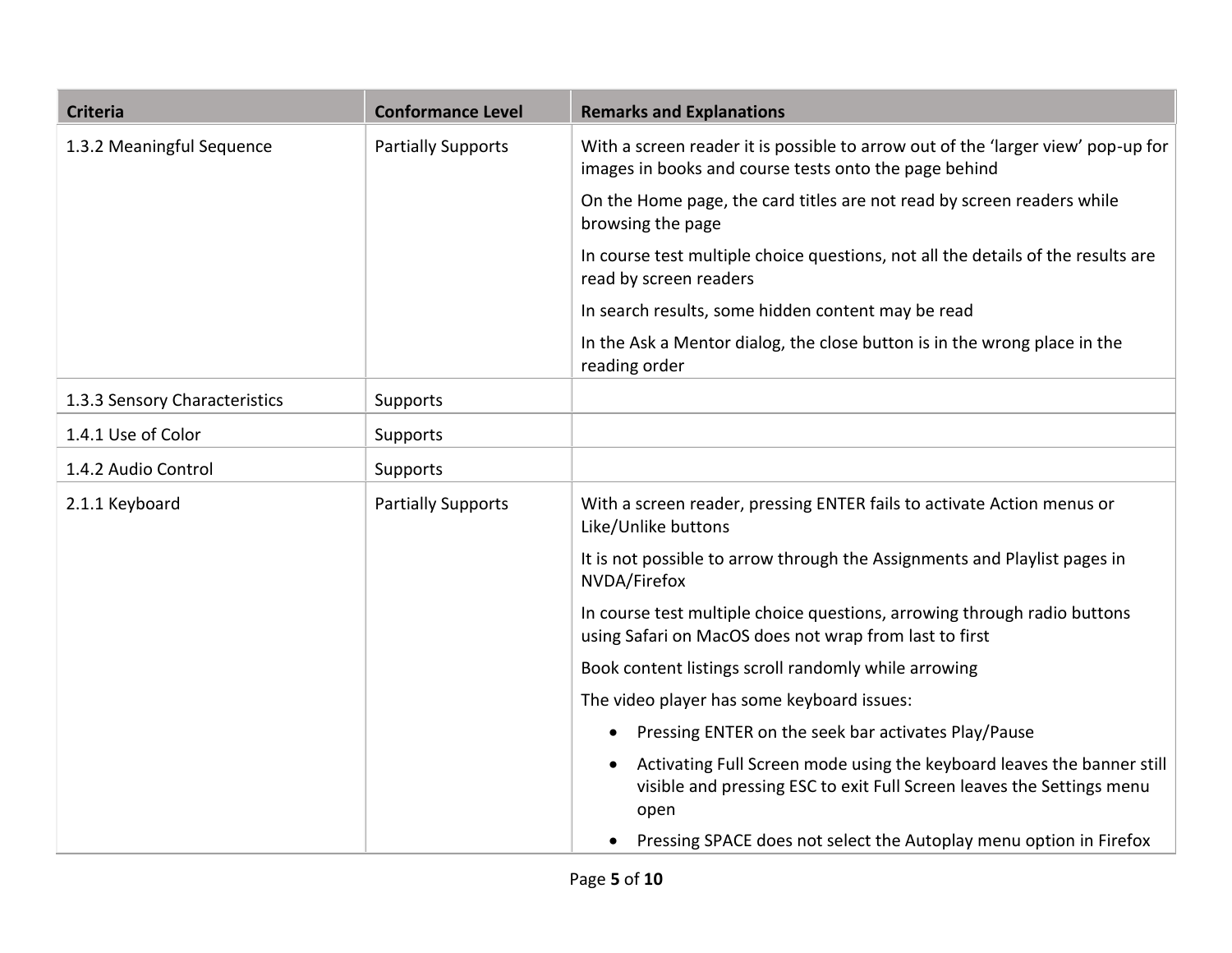| <b>Criteria</b>                        | <b>Conformance Level</b>  | <b>Remarks and Explanations</b>                                                                                     |  |
|----------------------------------------|---------------------------|---------------------------------------------------------------------------------------------------------------------|--|
|                                        |                           | • The Next button tooltip does not appear on keyboard focus                                                         |  |
| 2.1.2 No Keyboard Trap                 | Supports                  |                                                                                                                     |  |
| 2.1.4 Character Key Shortcuts          | <b>Partially Supports</b> | The video player keyboard shortcuts cannot be turned off or remapped to<br>include modifier keys                    |  |
| 2.2.1 Timing Adjustable                | <b>Partially Supports</b> | Some pop-up feedback messages automatically disappear after a timeout<br>period                                     |  |
| 2.2.2 Pause, Stop, Hide                | Supports                  |                                                                                                                     |  |
| 2.3.1 Three Flashes or Below Threshold | Supports                  |                                                                                                                     |  |
| 2.4.1 Bypass Blocks                    | Supports                  |                                                                                                                     |  |
| 2.4.2 Page Titled                      | Supports                  |                                                                                                                     |  |
| 2.4.3 Focus Order                      | <b>Partially Supports</b> | In Safari on MacOS, some interactive elements don't receive focus                                                   |  |
|                                        |                           | In the video player, the Volume control does not receive focus when tabbing<br>backwards                            |  |
|                                        |                           | Using JAWS in IE11, on the Search Results page in the filter panel, the 'All'<br>filter button receives focus twice |  |
|                                        |                           | Some non-interactive elements receive focus while tabbing                                                           |  |
|                                        |                           | Focus may not go to the obvious place after some user actions                                                       |  |
| 2.4.4 Link Purpose (In Context)        | <b>Partially Supports</b> | Where links are repeated for each of multiple assets on a page, the link name<br>may not include the asset title    |  |
| 3.1.1 Language of Page                 | <b>Partially Supports</b> | When the language is changed from the default English, the lang declaration<br>is not updated                       |  |
| 3.2.1 On Focus                         | Supports                  |                                                                                                                     |  |
| 3.2.2 On Input                         | Supports                  |                                                                                                                     |  |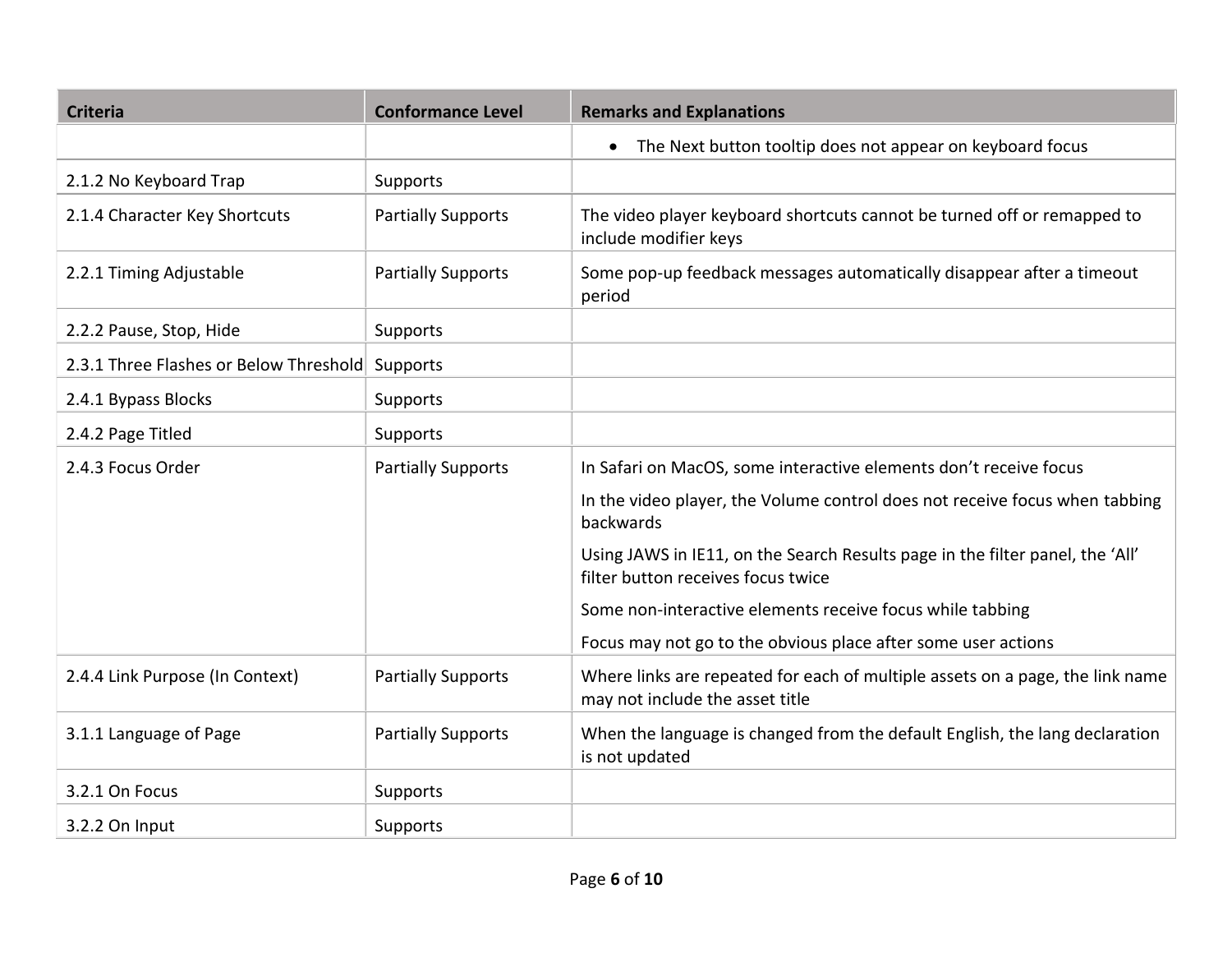| <b>Criteria</b>              | <b>Conformance Level</b>  | <b>Remarks and Explanations</b>                                                                                                                      |
|------------------------------|---------------------------|------------------------------------------------------------------------------------------------------------------------------------------------------|
| 3.3.1 Error Identification   | Supports                  |                                                                                                                                                      |
| 3.3.2 Labels or Instructions | <b>Supports</b>           |                                                                                                                                                      |
| 4.1.1 Parsing                | <b>Partially Supports</b> | Some divs have invalid aria-describedby attributes                                                                                                   |
| 4.1.2 Name, Role, Value      | <b>Partially Supports</b> | Some buttons are exposed to assistive technologies (ATs) as links and some<br>links are exposed as buttons                                           |
|                              |                           | The roles and states of some controls are not effectively exposed to all ATs                                                                         |
|                              |                           | The titles of some content objects are not effectively exposed to all ATs, e.g.<br>assets, options in course test matching and ranking questions     |
|                              |                           | Some changes are not effectively exposed to all ATs, e.g. video position and<br>volume, ranking test answer positions, search typeahead list content |
|                              |                           | The focused card and selected filter in carousels and the video zoom state are<br>not always exposed to assistive technologies                       |
|                              |                           | Book index definitions do not have the correct role                                                                                                  |
|                              |                           | The <i>iframe</i> containing the book content has no title                                                                                           |

### **Table 2: Success Criteria, Level AA**

| <b>Criteria</b>                       | <b>Conformance Level</b>  | <b>Remarks and Explanations</b>                                                                  |
|---------------------------------------|---------------------------|--------------------------------------------------------------------------------------------------|
| 1.2.4 Captions (Live)                 | Supports                  |                                                                                                  |
| 1.2.5 Audio Description (Prerecorded) | Supports                  |                                                                                                  |
| 1.4.3 Contrast (Minimum)              | <b>Partially Supports</b> | In the video settings menu the quality value has insufficient contrast against<br>the background |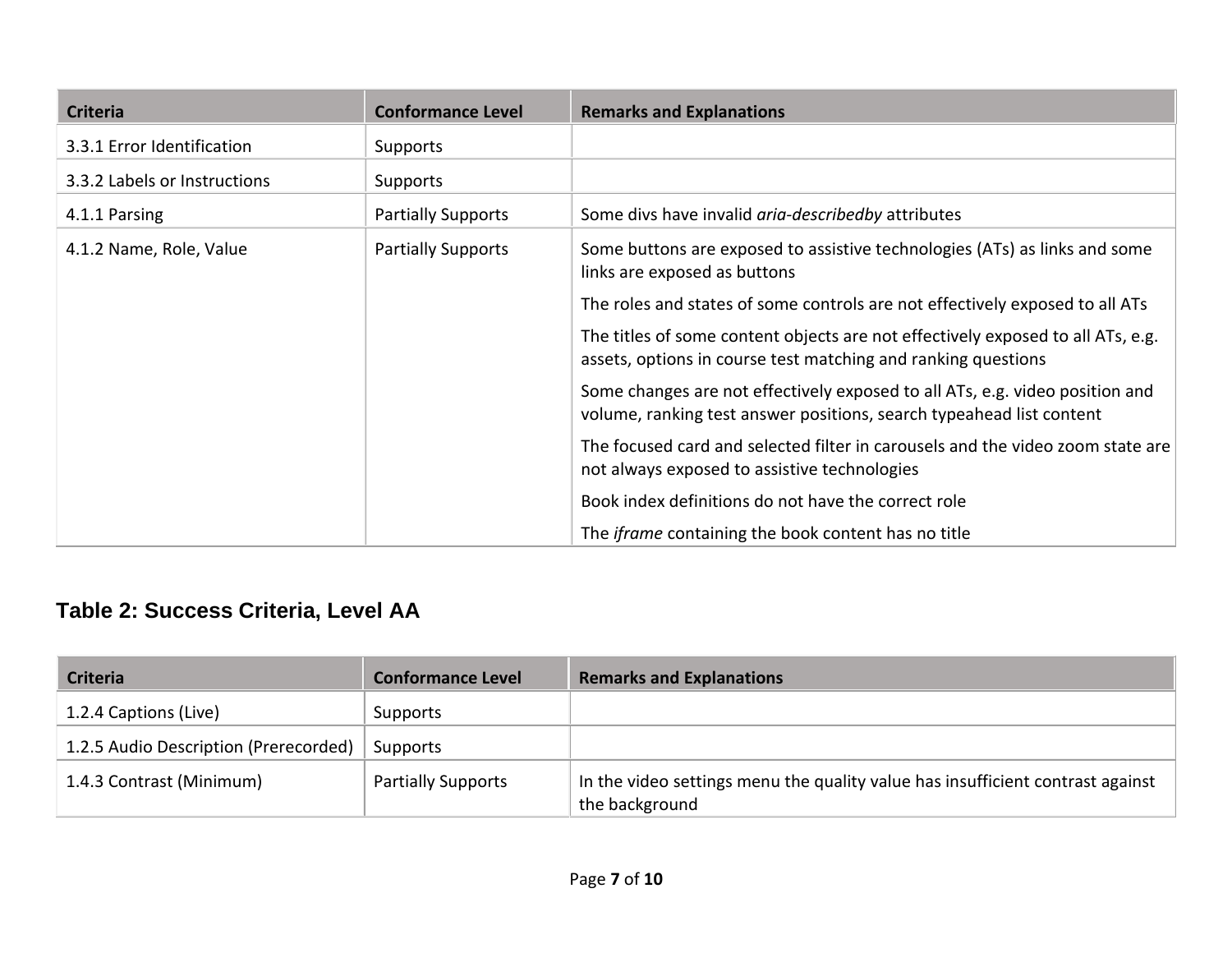| <b>Criteria</b>                                    | <b>Conformance Level</b>  | <b>Remarks and Explanations</b>                                                                                                         |
|----------------------------------------------------|---------------------------|-----------------------------------------------------------------------------------------------------------------------------------------|
|                                                    |                           | Video controls are overlaid against the video so may sometimes have<br>insufficient contrast                                            |
| 1.4.4 Resize text                                  | <b>Partially Supports</b> | When the page is zoomed to 200%, some content is only partially displayed or<br>is missing                                              |
| 1.4.5 Images of Text                               | Supports                  |                                                                                                                                         |
| 2.4.5 Multiple Ways                                | Supports                  |                                                                                                                                         |
| 2.4.6 Headings and Labels                          | Supports                  |                                                                                                                                         |
| 2.4.7 Focus Visible                                | <b>Partially Supports</b> | Some user actions cause the focus indicator to temporarily disappear                                                                    |
|                                                    |                           | The focus rectangle is inadequately displayed on asset cards with very long<br>titles and in the video player control bar using Firefox |
|                                                    |                           | The focus rectangle is inadequately displayed on some pages using Safari on<br><b>MacOS</b>                                             |
| 3.1.2 Language of Parts                            | Supports                  |                                                                                                                                         |
| 3.2.3 Consistent Navigation                        | Supports                  |                                                                                                                                         |
| 3.2.4 Consistent Identification                    | Supports                  |                                                                                                                                         |
| 3.3.3 Error Suggestion                             | Supports                  |                                                                                                                                         |
| 3.3.4 Error Prevention (Legal,<br>Financial, Data) | Supports                  |                                                                                                                                         |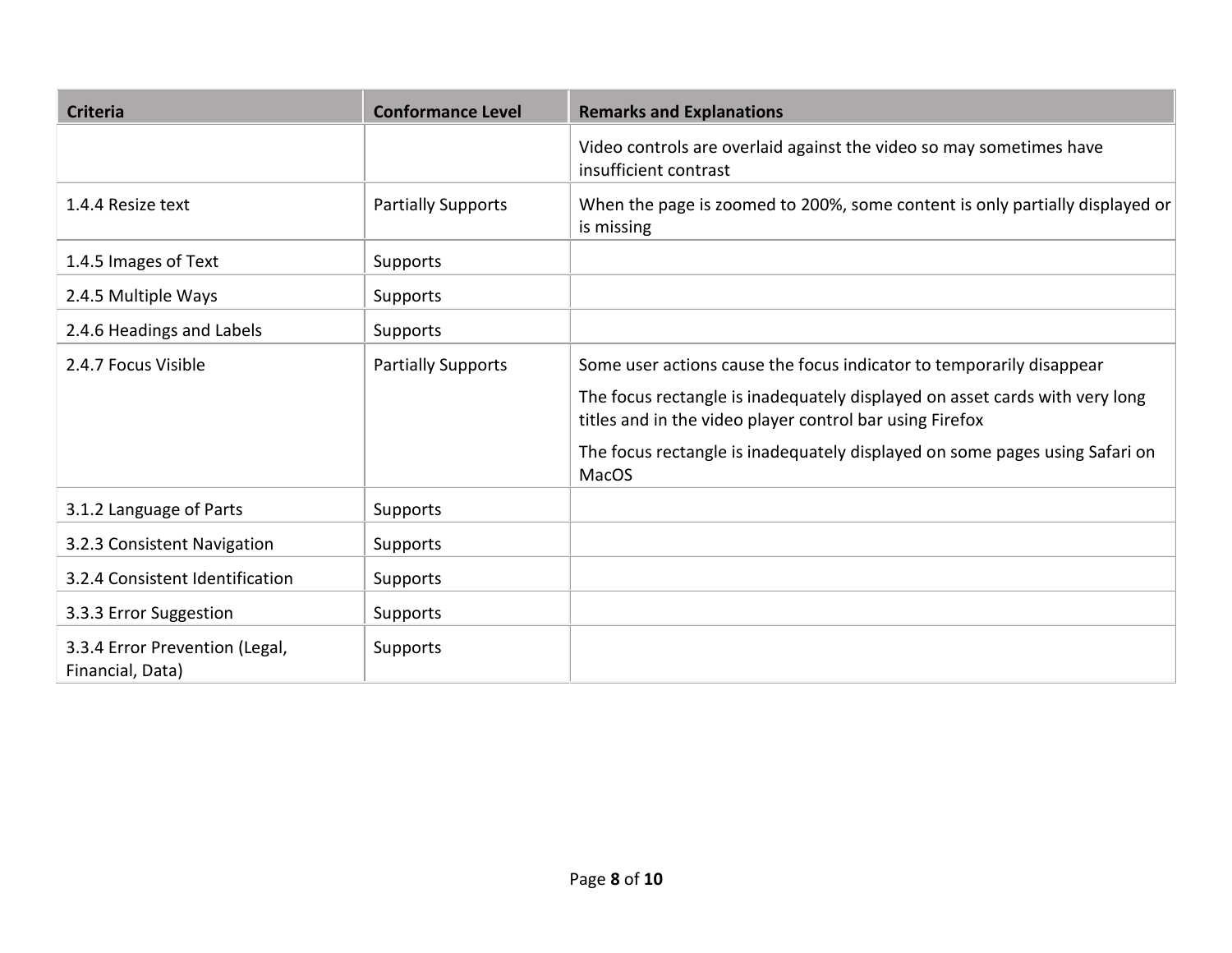# **2017 Section 508 Report**

### **Chapter 3: Functional Performance Criteria (FPC)**

| Criteria                                                                 | <b>Conformance Level</b> | <b>Remarks and Explanations</b>                                                                                                                          |
|--------------------------------------------------------------------------|--------------------------|----------------------------------------------------------------------------------------------------------------------------------------------------------|
| 302.1 Without Vision                                                     | Supports with Exceptions | Refer to WCAG 2.0 1.1.1, 1.3.1, 1.3.2, 2.1.1, 2.1.4, 2.4.3,<br>4.1.1, 4.1.2                                                                              |
| 302.2 With Limited Vision                                                | Supports with Exceptions | Some elements do not display properly in Windows<br><b>High Contrast Mode</b><br>Also refer to WCAG 2.0 1.4.3, 1.4.4                                     |
| 302.3 Without Perception of Color                                        | Supports with Exceptions | Refer to WCAG 2.0 1.4.3                                                                                                                                  |
| 302.4 Without Hearing                                                    | Supports with Exceptions | Refer to WCAG 2.0 1.2.2                                                                                                                                  |
| 302.5 With Limited Hearing                                               | Supports with Exceptions | Refer to WCAG 2.0 1.2.2                                                                                                                                  |
| 302.6 Without Speech                                                     | Supports                 |                                                                                                                                                          |
| 302.7 With Limited Manipulation                                          | Supports with Exceptions | In the book player, the Adjust Font menu is not<br>accessible to users of voice activation software<br>Also refer to WCAG 2.0 2.1.1, 2.1.4, 2.4.3, 2.4.7 |
| 302.8 With Limited Reach and Strength                                    | Supports                 |                                                                                                                                                          |
| 302.9 With Limited Language, Cognitive, and Learning<br><b>Abilities</b> | Supports with Exceptions | Refer to WCAG 2.0 2.2.1                                                                                                                                  |

#### **Chapter 6: Support Documentation and Services**